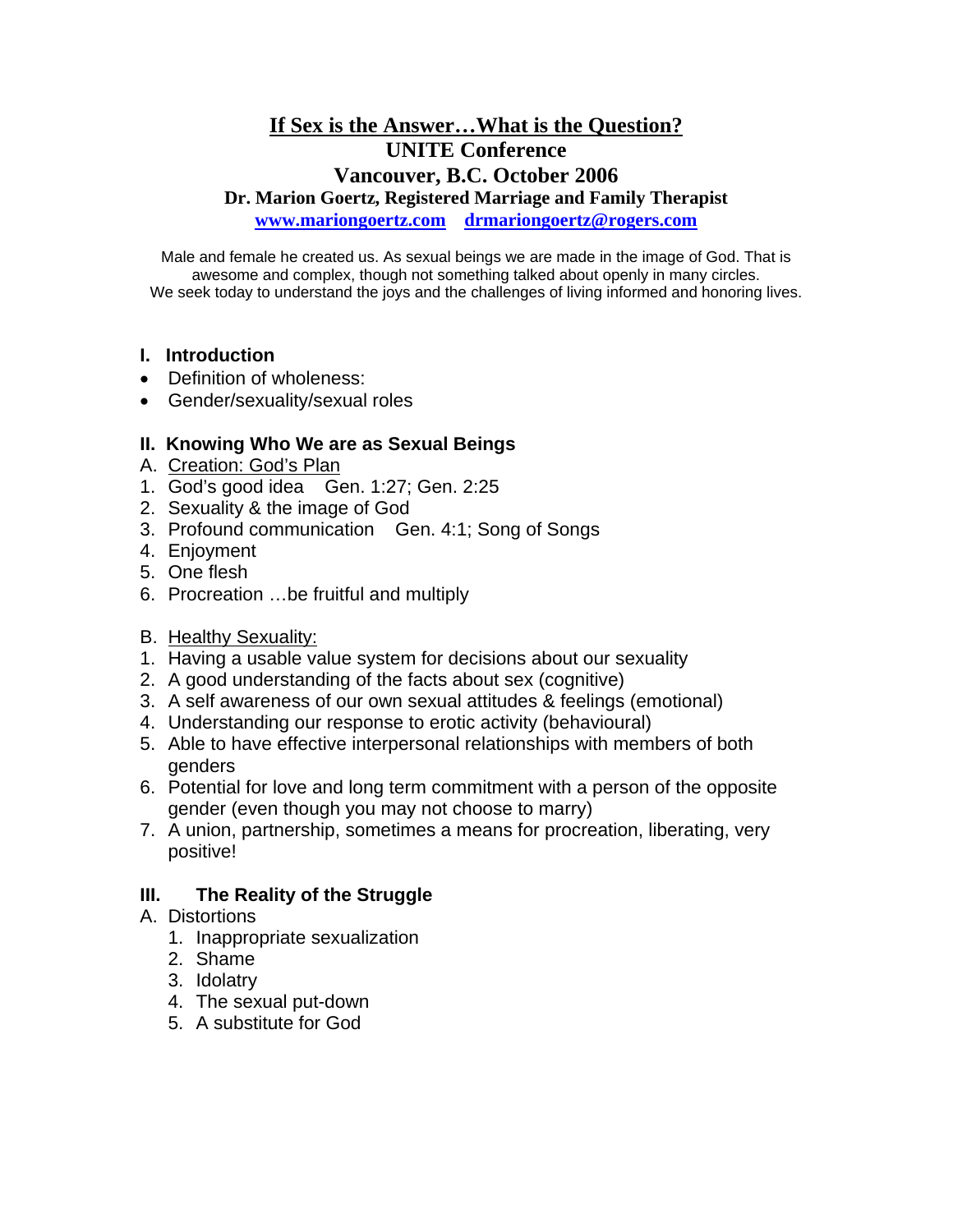## B. Temptation

- 1. Aspects of the sexual struggle
- 2. How traditions can create false guilt
- 3. Temptation is meant to keep us in the dark
- 4. Breaking the silence of temptation brings light to the darkness
- 5. Truth brings light

## **IV. Controversial Expressions of Sexuality**

- A. Lust & Fantasy
- B. Pornography
- C. Sex outside of Marriage (Heb. 13:4; 1 Cor. 6:16-20)
- D. Homosexuality

# **V. Becoming Aware of Our Options**

- A. Definition of Intimacy : 12 types of intimacy [\(www.mariongoertz.com](http://www.mariongoertz.com/))
- B. Self-control
- C. Repression
- D. Platonic Relationships
- E. Movement towards Marriage

## **VI. Making Wise Sexual Decisions**

- A. The Moralities of Decision-making
	- The morality of caution
	- -will I get hurt?
	- The law of concern
	- -will someone else get hurt?
	- The morality of personal relationships
	- -how will this affect our relationship?
	- The morality of social responsibility
	- -how will this hurt society?
	- The morality of law
	- -how will this hurt God?

### **VII. Becoming Sexually Holy and Whole Before God A. Personal**

- Control thoughts & behaviors
- Overcome temptations
- Deal with loneliness & low self esteem in healthy ways
- Meet intimacy needs in healthy ways
- Find healthy outlets for mental & physical energy
- Deal with anxieties that sexuality can mask
- Be aware of potential consequences of actions
- Reflect on your personal sexual history
- Seek healing where required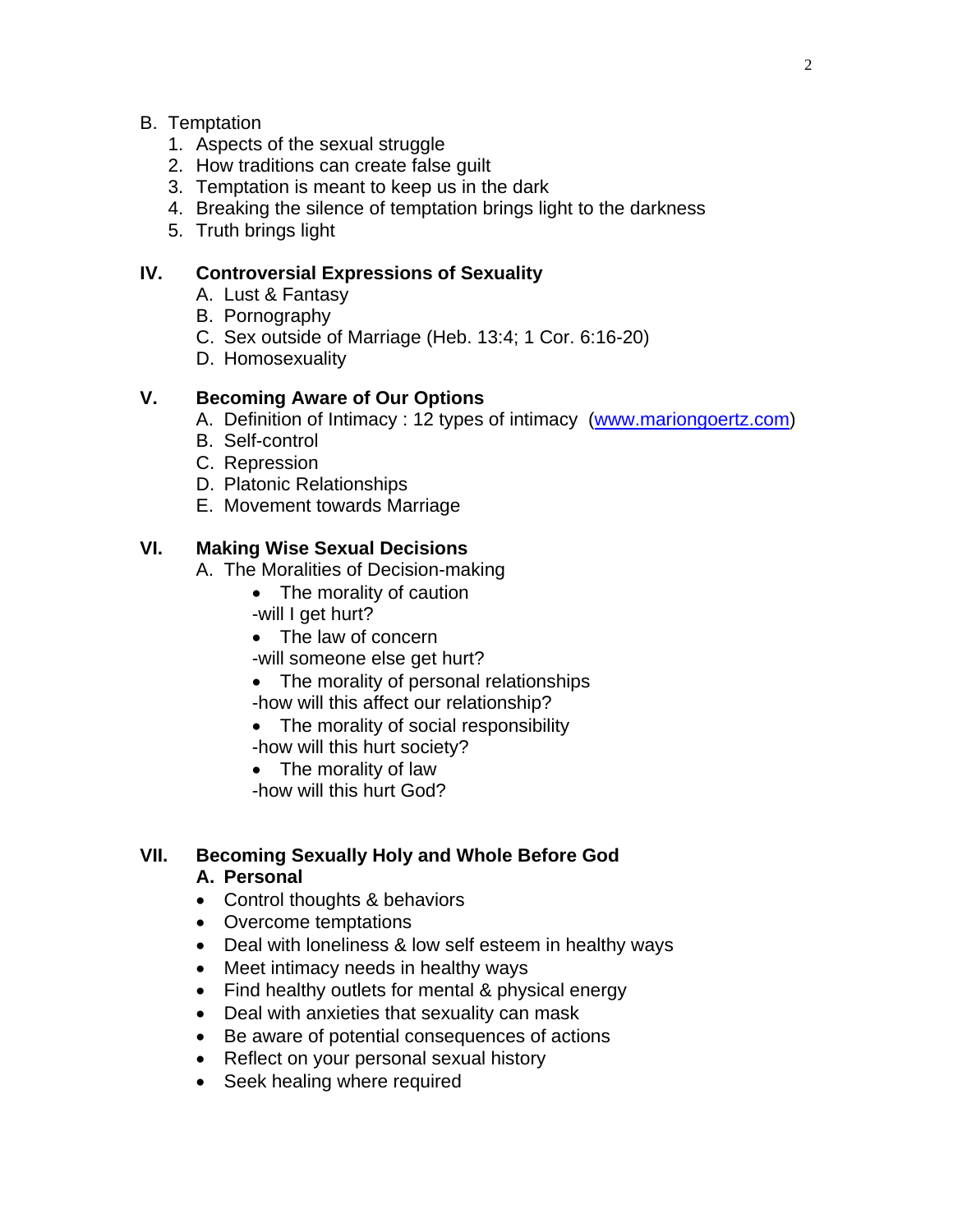### **B. Community**

- Distinguish between friendship, caring & passion
- Be accountable regarding your sexual needs, desires & behaviors
- Get professional help if you are stuck
- Consider your attitudes toward the opposite gender

#### **C. Spiritual**

- Set Biblical boundaries
- Recognize the importance of forgiveness…giving and receiving
- Maintain active spiritual disciplines
- Study sex in perspective (What is God's intention?)
- Think of benefits of following God's directives
- Take Christ with you

#### **C.** Reading Resources:

Abrahams Spring, J. (1996). *After the affair*. Harper Collins: New York.

Ainscough, C and Toon, K. (1993). *Breaking free: A self help guide for adults who were sexually abused as children*. Fisher Books: Tucson.

Balswick J. and Balswick, J. (1999). *Authentic human sexuality*. Intervarsity Press.

Bass, E. and Davis, L. (1993). *Beginning to heal (based on Courage to heal)*.Harper Collins: New York.

Bass, E. and Thornton, L., editors.(1991). *I never told anyone: writings by women survivors of child sexual abuse*. HarperCollins: New York.

Blank, J, Editor. (2000). *Still doing it: Women & men over 60 write about their sexuality*. Down There Press: San Francisco.

Carnes, P. (1989). *Contrary to love*. HazeldonCenter City.

Caron, S. (1998). *Cross cultural perspectives on human sexuality*. Allyn & Bacon: Needham Heights.

Chernick, B. and Chernick N. (1992) *In touch: The ladder to sexual satisfaction.* Sound Feelings: London.

Comfort, A. (1994). *The new joy of sex; A gourmet guide to lovemaking in the nineties*. Crown: New York.

Cook, K. & Lee, L. (1992). *Man & woman alone & together; Gender roles, identity, and intimacy in a changing culture.* Bridgepoint Books: New York.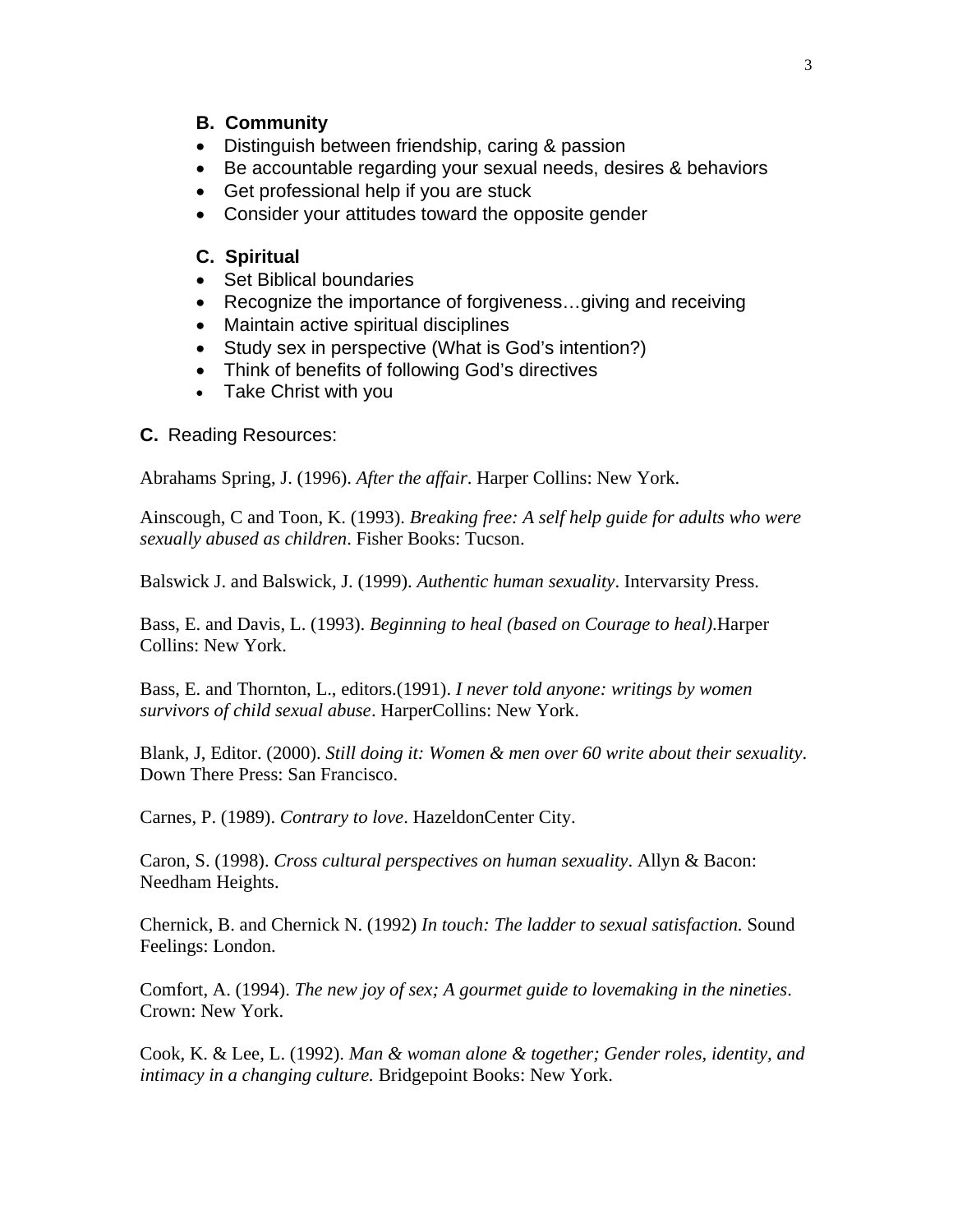Corn, L. (2000). *101 Nights of great romance*. Park Avenue Publishing: Los Angeles.

Courtois, C. (1993). *Adult survivors of child sexual abuse*. Families International: Milwaukee.

Covington, S. (1991). *Awakening your sexuality*. Hazelden: Centre City.

Dawn, M. (1993). *Sexual character...Beyond technique to intimacy*. Eerdmans Publishing: Grand Rapids. ISBN: 0-8028-0700-3.

Ells, A. (1991). *Restoring innocence: Healing memories that hinder sexual intimacy*. Thomas Nelson: Nashville.

Fortune, M. (1983). *Sexual violence*. The Pilgrim Press: Cleveland.

Fortune, M. (1989). *Is nothing sacred: Sexual abuse in the church*. Harper Collins: New York.

Greeson, J. (1993). *Food for love: Healing the food, sex, love & intimacy relationship*. Pocket Books: New York.

Hart, A. (1994). *The sexual man: Masculinity without guilt.* Word Publishers: Waco.

Inkeles, G. (1988). *Unwinding: The art of sensual massage*. Weidenfeld & Nicholson: New York.

Kelsey, M & Kelsey, B. (1986). *Sacrament of sexuality: The spirituality and psychology of sex*. Amity House: Warwick.

Maltz, W. (1991). *The sexual healing journey*. Quill: New York.

Mayo, MA. (1987). *Love and relationships without sex*. Grand Rapids, MI: Zondervan

McLure, J. and Ramsay, N. (1998). *Telling the truth: Preaching about sexual & domestic violence*. United Church Press: Cleveland.

Mosgofian, P. and Ohlschlager, G. (1995). *Sexual misconduct in counseling and ministry*. Word Publishers: Waco.

Penner, C. and Penner, J. (1981). *The gift of sex*. Word Publishers: Waco.

Penner, C. and Penner, J. (1993). *Restoring the Pleasure*. Word Publishers: Waco.

Pipher, M.(1994). *Reviving Ophelia; Saving the selves of adolescent girls*. Balantyne Books: New York.